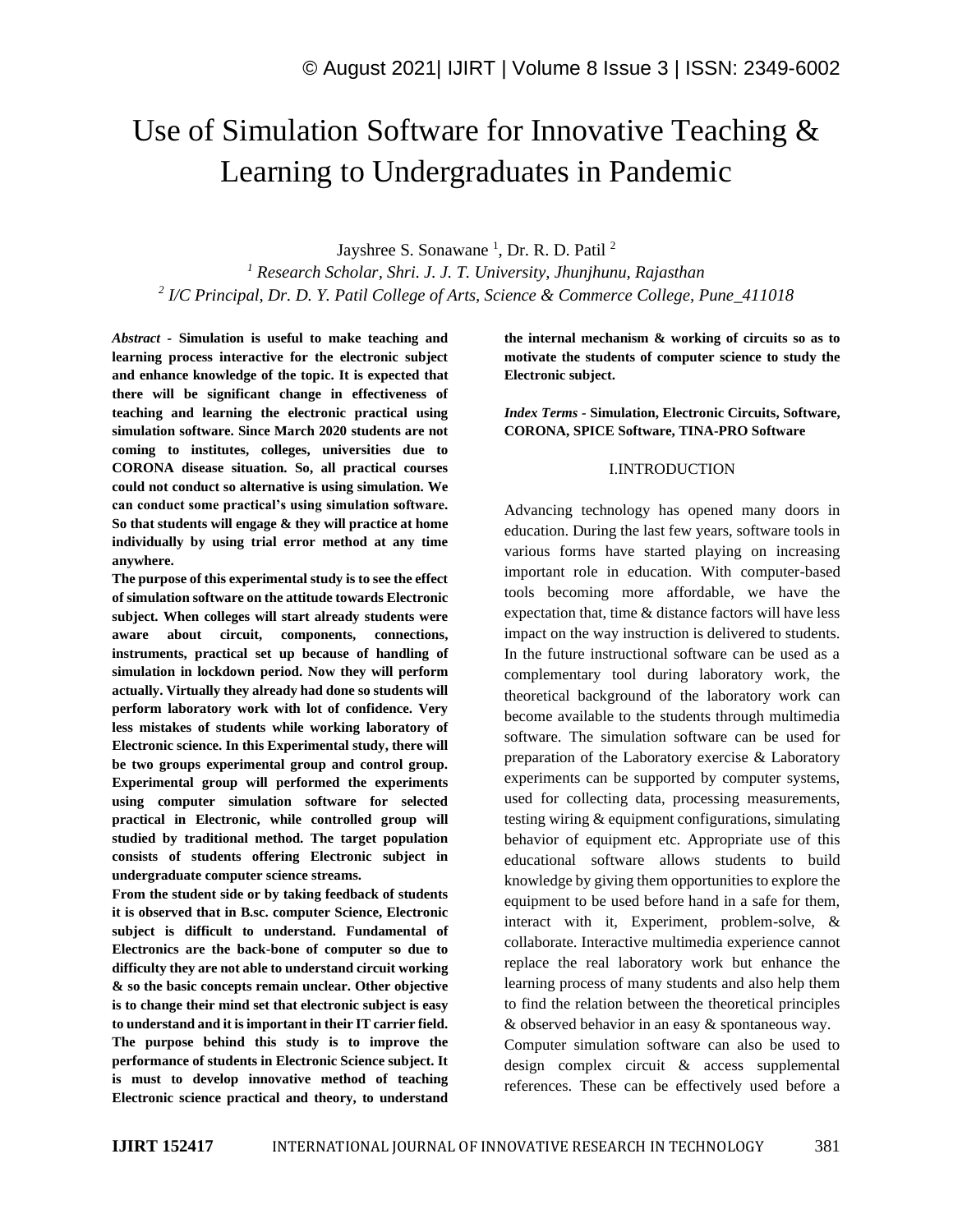laboratory to increase familiarly with certain laboratory procedures.

### II. EXPERIMENTAL

Spice is very popular software for analyzing electronically & electronic circuits. The Microsim Corporation first introduced the PSPICE simulator which can run on personal computers. The student version of PSPICE-9.2, latest version which is freely available on the internet. This software is ideal for classroom use & for practical assignments. One or two lectures on SPICE are required to the students to get some basic knowledge of how to use SPICE. If the SPICE simulator introduced to B.Sc. students then with minimum amount of time & effort teacher can explain practical course to the students. Once the students develops an interest in & an appreciation for the application of the circuit simulator like SPICE. He or She can move on to more advanced materials for the full utilization of SPICE in solving complex circuits  $\&$ systems. LTSSPICE is linear technology simulation program with Integrated circuits Emphasis. PSPICE strong point is that it helps the user to simulate the design graphically on the computer before building a physical circuit. Hence the designer can make any necessary changes on the prototype without modifying any hardware. As soon as the test design is complete, PSPICE can help you run & check on it before deciding to commit yourself to building a hard model or circuit.

Hence PSPICE allows you to check the operability of the circuit model in real life simulations to validate its practicality. Since all the tests, design & modification are made over a terminal, the designer can save a lot of money that would have otherwise has been spent on the building circuits  $&$  modifying them [6], [7], [8].

Here the Researcher is using PSPICE 9.2version & LTSPICE software and TINA-PRO for Experimental course at F. Y. B. Sc. In above discussion we get importance of simulation software. Along with simulation software, Animation effects are given to the circuits. The Animation will probably be remembered better to help understand & recall it later. In this sound  $&$  motion is truly interactive learning experience & it will an excellent self study material.

Specific series of practical, designed for practical applications offer a project or practical based approach that gives students a sense of real world. Capability of software application extensive screen captures provide easy to follow visual examples for each major textual step while visual summaries reinforce the concepts building upon students knowledge, watching the simulation while reading about a concept help students to better understand.

In LTSPICE many facilities are given, at a time we can see many graphical out put at different mode. At particular node we can get signal value along with separate screen, circuit and its output can see on a ones screen so teacher can explain step-by-step circuit action to the students.

Another electronic simulation software is TINA-PRO in which all Electronic instruments present in the software like a function generator , CRO, digital multi meter, which is gives the student real lab experience . So the use of TINA PRO simulation software as nothing but working in virtual lab.

Researcher selected only following .B.sc. Computer, science Electronic Practical- Using LTSPICE-Rectification using filter and without filter. Using TINA-PRO software- using zener diode regulator circuit LTSPICE, PSPICE, and TINA-PRO this Electronic simulation software freely available on internet so down load it use it for practical purpose. We are getting following types of screen.



Fig. 1 Screen of LTSpice

### III. SPICE SOFTWARE

LTspice IV is a fourth generation switching regulator design program from Linear Technology. The program consists of a high-performance SPICE simulator extended with a mixed mode simulation capability that includes new intrinsic SPICE devices for macro-modeling Switch Mode Power Supply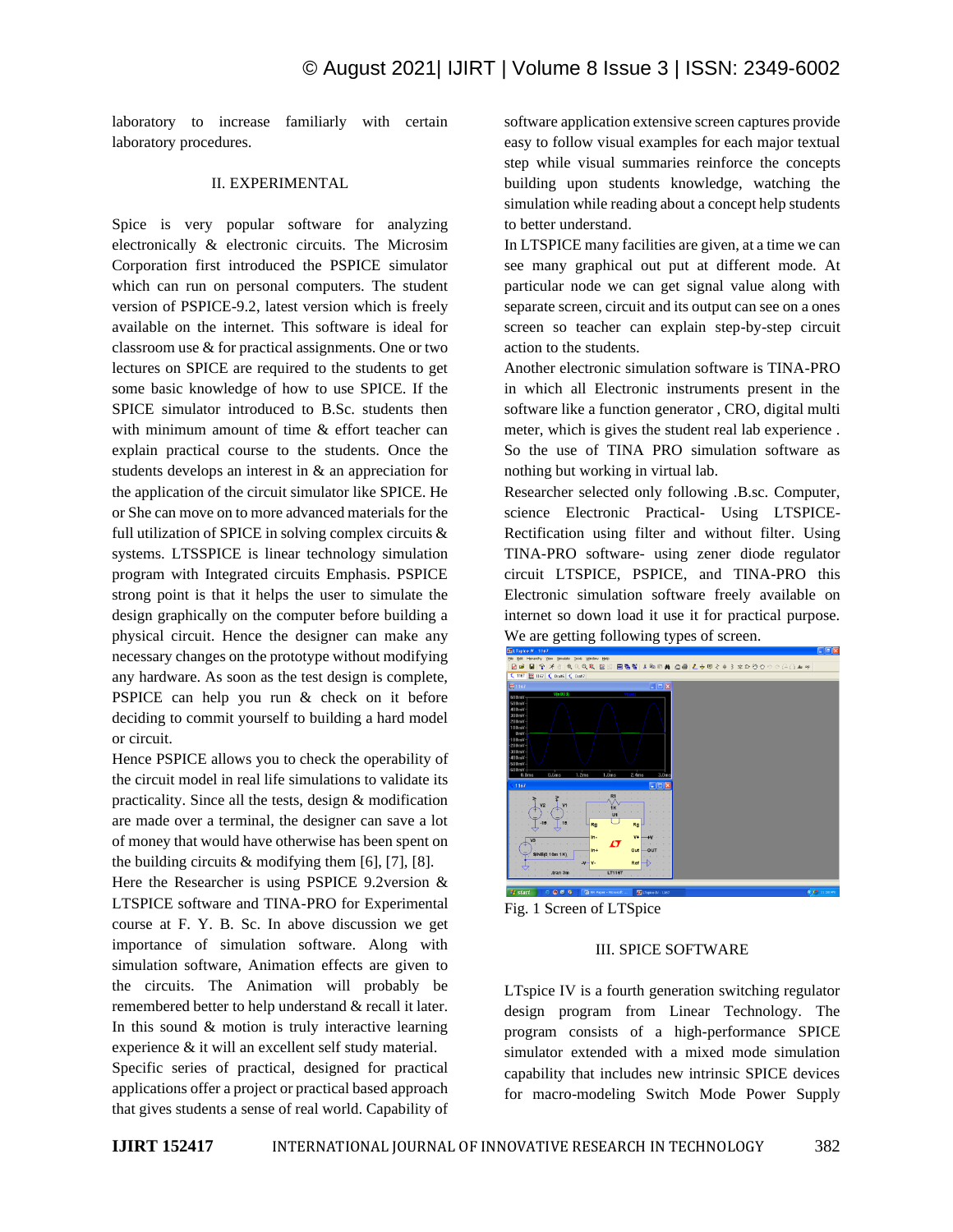(SMPS) controllers and regulators. The program includes an integrated hierarchical schematic capture program that allows users to edit example SMPS circuits or design new circuits. An integrated waveform viewer displays the simulated waveforms and allows further analysis of the simulation data. There is a built-in database for most of Linear Technology's power ICs and many passive components. The device database, schematic editing, simulation control and waveform analysis are integrated into one program.

Due to the mixed mode simulation capability and many other enhancements over previous SPICE programs, the simulation speed is greatly improved while simulation accuracy is retained. Detailed cycleby-cycle SMPS simulations can be performed and analyzed in minutes. A user can get a detailed simulation of power systems with a few mouse clicks without knowing anything about the device, SPICE or the schematic capture program. Pre-drafted demo circuits can be used as a starting point to build the custom circuit to fit different power supply requirements. After the new schematic is created, the system can be simulated and reports generated.

The program's integrated hierarchical schematic capture and SPICE simulator are available for general use. The improved performance of the SPICE simulation engine is a benefit for simulating general analog circuits and should be of interest to all electronic engineers. There are no arbitrary limits on component count or content. With an installed base of over 2,000,000 licenses so far, LTspice has arisen as the de facto standard SPICE simulator. We hope you enjoy the program and find it useful.







Fig. 3 Analysis screen of TINA-PRO This shows typical screen shot of TINA-PRO, which shows IC555 circuit along with multi-meter, Function generator, Oscilloscope. In this all components visible on the screen with symbols, instruments so it becomes user friendly to use the software. We can get 2D/3D views of electronic components. It has different tools, Instruments, Analysis like AC, DC, and Transient for linear and nonlinear circuits. It has different functions -AC time function, AC Transient function, auto, repeat, built in function, bus/wire properties, nodal, analysis, clear, lose, control, compile, etc TINAS oscilloscope displays an electrical waveform as function of time on its screen. TINAS virtual oscilloscope has more input channels than a conventional oscilloscope. Some more signals can be displayed simultaneously.

# IV. CONCLUSION

Individual feedback on students understanding is also possible through simulation software. Remedial teaching to each & every student is not possible conventionally by the teacher but with the help of simulation software it can be made possible. Individual self paced learning can play a role for remedial teaching through simulation.

Following benefits are expected through such experiments:

- Encourage deeper thinking by the student,
- Reinforce & link concepts
- Promote students-students & lecturer students interactions.
- Provide instantaneous feedback to lecturer & students on the student's progress.
- Students are comfortable with its use.